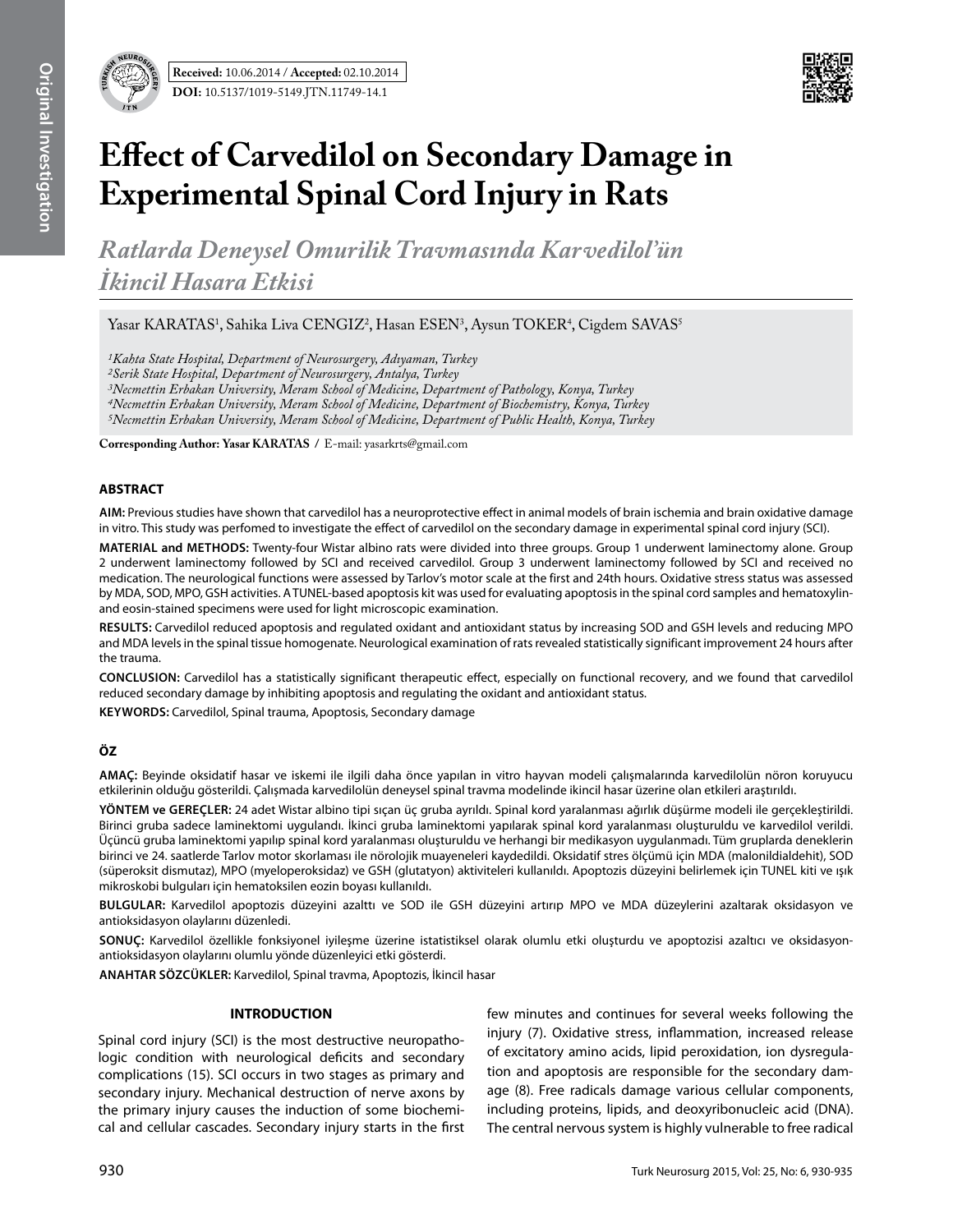damage because of its high lipid content (12). Free radicals and inflammation lead to apoptosis and are responsible for neuronal and glial cell damage, as well as destruction of the cell membrane (8). Carvedilol, which is used for hypertension and congestive heart failure, is an adrenoceptor antagonist. It also behaves as a neuroprotective agent. (9,17). This effect has been attributed to the free radical scavenging of carvedilol (10). Carvedilol has also been shown to possess neuroprotective effects in several models of transient focal stroke (11). In vitro studies showed that carvedilol inhibited superoxide anion release from activated neutrophils and lipid peroxidation. In addition, carvedilol protected cultured endothelial cells against oxygen-radical-induced cell injury (18,19). However, the effects of carvedilol have not yet been reported in traumatic SCI. In the present study, we aimed to investigate the effects of carvedilol on oxidative damage, neuron cell apoptosis and neurological dysfunction in a rat model of traumatic SCI.

#### **MATERIAL and METHODS**

#### *Animals*

Twenty-four Wistar albino rats weighing 250-300 g were housed in an air-conditioned room with 12-h light and dark cycles and relative humidity was kept constant. They were given free access to food and water. All experimental protocols were approved by the Necmettin Erbakan University Experimental Medicine Research and Application Center Experimental Animal Ethics Committee. Rats were divided into three groups of eight rats. Group 1 underwent laminectomy alone. Group 2 underwent laminectomy followed by SCI and received carvedilol. Group 3 underwent laminectomy followed by SCI and received no medication

## *Induction of Spinal Cord Injury*

The animals were anesthetized by an intraperitoneal injection of 10 mg/kg xylazine (Rompun, Bayer Turk Kimya Sanayi Limited Sirketi, İstanbul, Turkey) and 50 mg/kg ketamine hydrochloride (Ketalar, Pfizer Ilacları Limited Sirketi, İstanbul, Turkey). Rats were positioned in the prone position. The surgical procedure was performed under sterile conditions.

Three level laminectomy was performed after the T6-10 midline skin incision and paravertebral muscle dissection. The dura was left intact. After visualization of the spinal cord, SCI was produced by using the weight drop technique. The animals were subjected to a 50 g/cm impact to the surface of the spinal cord. The weight was a stainless steel rod with a rounded surface (3 mm in diameter and weighing 10 g ), which was dropped through a 5-cm-long guide tube positioned perpendicular to the center of the spinal cord. After SCI, the incision was closed.

## *Neurological Examination*

The neurological examination scores were assessed using Tarlov's scoring system(14). The animals were followed up for 24 h after the surgery and neurological assessment was carried out at the first and twenty-fourth hours. Neurological scores were assessed as follows: 0; Paraplegic, 1; Perceptible movement, 2; Some functional movement, 3; Hind limb movement and can support body weight, 4; Normal function.

## *Measurement of Tissue Myeloperoxidase (MPO) Activity*

Activity of the neutrophil-specific MPO was measured by slight modifications. The spinal cord segments were homogenized with 50 mmol/L potassium phosphate buffer (pH: 6) on ice and the homogenates were centrifuged at 13.000 g for 20 minutes. The supernatant MPO activity was determined in 0.6 mL of 0.1 M phosphate buffer (pH 6.0) containing o-dianesidine dihydrochloride (0.167 mg/mL) and hydrogen peroxide (0.0005%). One unit of MPO activity was defined using MPO as a standard. The absorbance at 460 nm was monitored with spectrophotometer and calculated using a standard curve prepared for purified MPO. Specific activity is given as units per g of protein.

## *Measurement of Tissue Glutathione (GSH) Levels*

The glutathione (reduced and oxidized form) content of tissues was determined using the assay kits from the Cayman Chemical Company (Ann Arbor, MI, USA) and the method of Elman (4). Glutathione peroxidase (GSH) is reacted with 5,5-dithiobis-2-nitrobenzoic acid resulting in the formation of a product which has absorbance at 410 nm. Results were expressed as micromole per gram tissue (mmol/g).

## *Superoxide Dismutase (SOD) Assay*

SOD activity was determined as described by Sun et al. (13). This method depends on the inhibition of nitroblue tetrazolium (NBT) reduction by xanthine-xanthine oxidase used as a superoxide generator. One unit of SOD activity was expressed as the amount of enzyme that causes 50% inhibition of the rate of NBT reduction. SOD activity was designated as units for mg/protein of spinal tissue.

## *Measurement of Tissue Malondialdehyde (MDA) Levels*

MDA levels of the samples were measured by Draper and Hadley's method (3) based on thiobarbituric acid (TBA) reactivity. MDA, an end-product of fatty acid peroxidation, reacts with TBA to form a coloured complex that has maximum absorbance at 532 nm. MDA activity was designated as unit for micromole per gram tissue (mmol/g).

## *Histopathological Analysis*

Spinal cord samples were fixed in 10% paraformaldehyde and prepared with the Autotechnicon and then embedded in paraffin. Slices (5 mm) were obtained with a microtome and stained with hematoxylin and eosin. Hematoxylin and eosinstained specimens were examined under a Nikon Eclipse E400 light microscope (Nikon Instruments Inc, Melville, NY, USA). For detecting apoptosis in samples, a TUNEL (terminal deoxynucleotidyl transferase dUTP nick end labeling)-based apoptosis kit (Fragel DNA fragmentation kit, Calbiochem, Darmstadt, Germany) was used. In this method, 4-micron thick sections cut from paraffin blocks were first deparaffinized and rehydrated. They were permeabilized with proteinase K and endogenous peroxidase inactivated by 10% H2O2. For DNA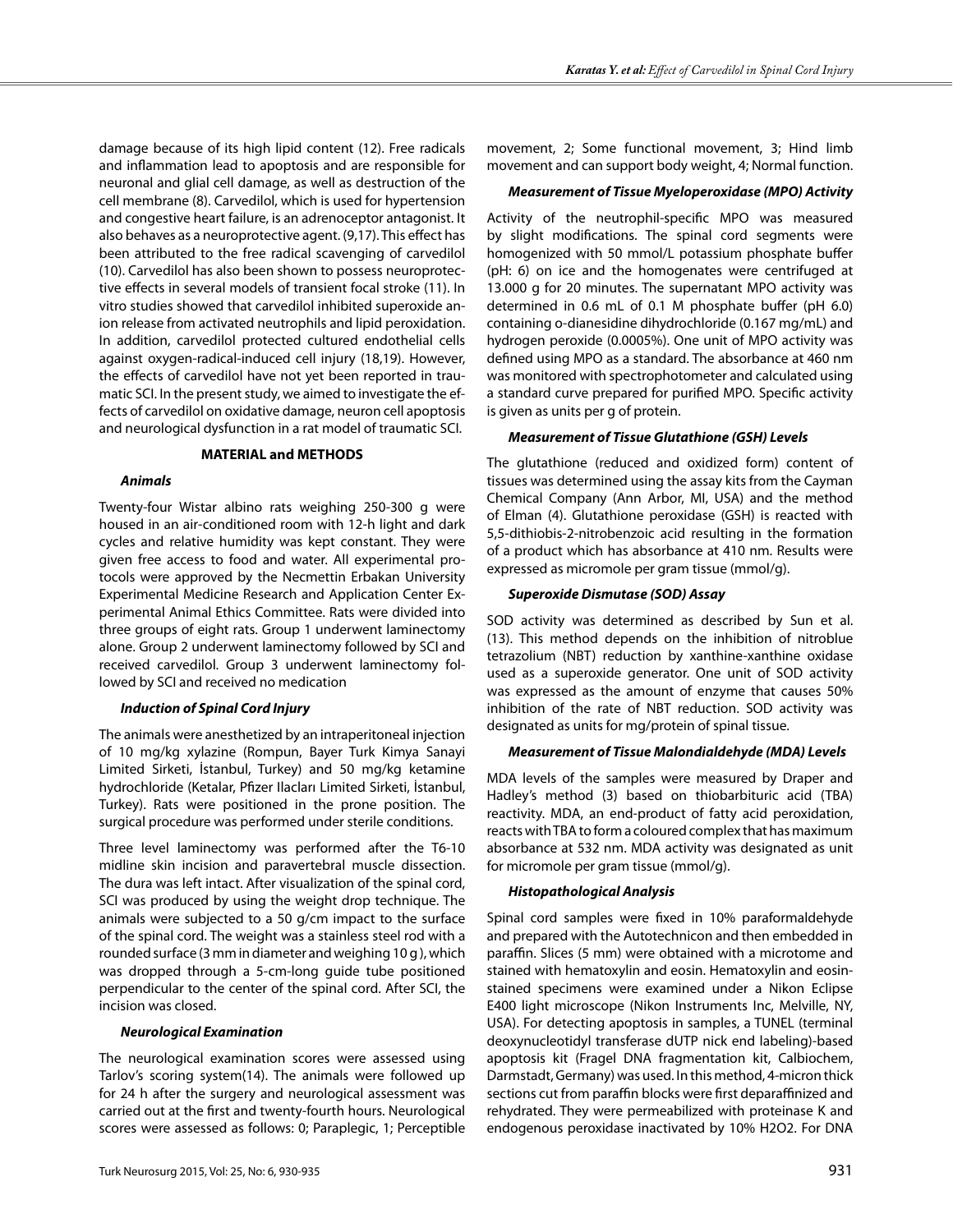labeling, Tdt labeling reaction mix and Tdt enzyme mixture were used. For detection of the reaction, DAB solution in  $H_2O_2$ /urea mixture was used. Methyl green (3%) was used for counter staining. Samples were then dehydrated and mounted with xylene. Terminal deoxynucleotidyl transferase dUTP nick end labeling-positive brown-stained cells were accepted as apoptotic in concordance with the positive control supplied by the manufacturer.

## *Statistical Analysis*

For statistical evaluation, we used the software package SPSS 15.0. Statistical comparisons between groups were tested with the Kruskal–Wallis test, and the Mann–Whitney U test was used for dual comparison.  $p < 0.05$  was considered statistically significant. The results are given as the mean  $\pm$ standard deviation of the mean (SD).

## **RESULTS**

#### *Biochemical Assessment*

Figure 1 shows the mean levels of MPO in all groups. MPO activity, which is accepted as a determinant of neutrophil infiltration, was lower in the spinal cord tissues of rats that received carvedilol than in the trauma group. MPO levels were 1.67±0.84 in the laminectomy alone group, 2.55±0.70 in the carvedilol treatment group and  $4.36 \pm 3.27$  in the trauma group. Carvedilol decreased MPO levels but this was not statistically significant (p>0.05).

Figure 2 shows the mean levels of MDA in all groups. MDA levels, an indicator of lipid peroxidation, were higher in the trauma group and lower in the carvedilol group. MDA levels were 2.49±1.58 in the laminectomy alone group, 2.57±1.85 in the carvedilol treatment group and 2.95±1.94 in the trauma group. Carvedilol decreased MDA levels but this was not statistically significant (p>0.05).

Figure 3A and 3B shows the mean levels of GSH and SOD in all groups. GSH and SOD levels, which are the important antioxidant enzymes, were higher in the carvedilol treatment group than the trauma group. Comparisons between the carvedilol treatment group and trauma group showed no statistically difference (p>0.05).

GSH levels were 1249.25±227.88 in the laminectomy alone group, 1330.23±491.97 in the carvedilol treatment group and 1190.43 $\pm$ 255.77 in the trauma group.

SOD levels were 845.46±362.46 in the laminectomy alone group, 883.77±332.15 in the carvedilol treatment group and 522.88±389.86 in the trauma group.

#### *Neurological Assessment*

Figure 4 shows the mean levels of neurological examination in all groups. For each group, neurological examinations were performed at the first and 24th hours. The functional recovery was better in the carvedilol treatment group than the trauma group. Neurological examination showed recovery especially in the 24th hour and this was statistically significant (p<0.05).

#### *Histopathological Assessment*

Photomicrographs show the degenerated glial cells with the yellow arrows and degenerated neurons with black arrows (hematoxylin eosin staining) in Figure 5: A) Laminectomy group, B) Trauma group, C) Carvedilol treatment group. Photomicrographs show apoptotic cells with black arrows (TUNEL staining) in Figure 5: D) Laminectomy group, E) Trauma group, F) Carvedilol treatment group.

Table I shows the histopathological analysis in all groups. The highest apoptosis values were in the trauma group. Carvedilol reduced apoptosis in the white and gray matter but there was no statistically significant difference between the trauma and carvedilol treatment groups (p>0.05).

The highest number of neurons and glial cells were in the laminectomy alone group. The neuron and glial cell counts







**Figure 2:** Graphic showing the mean values of MDA levels as micromol/g protein.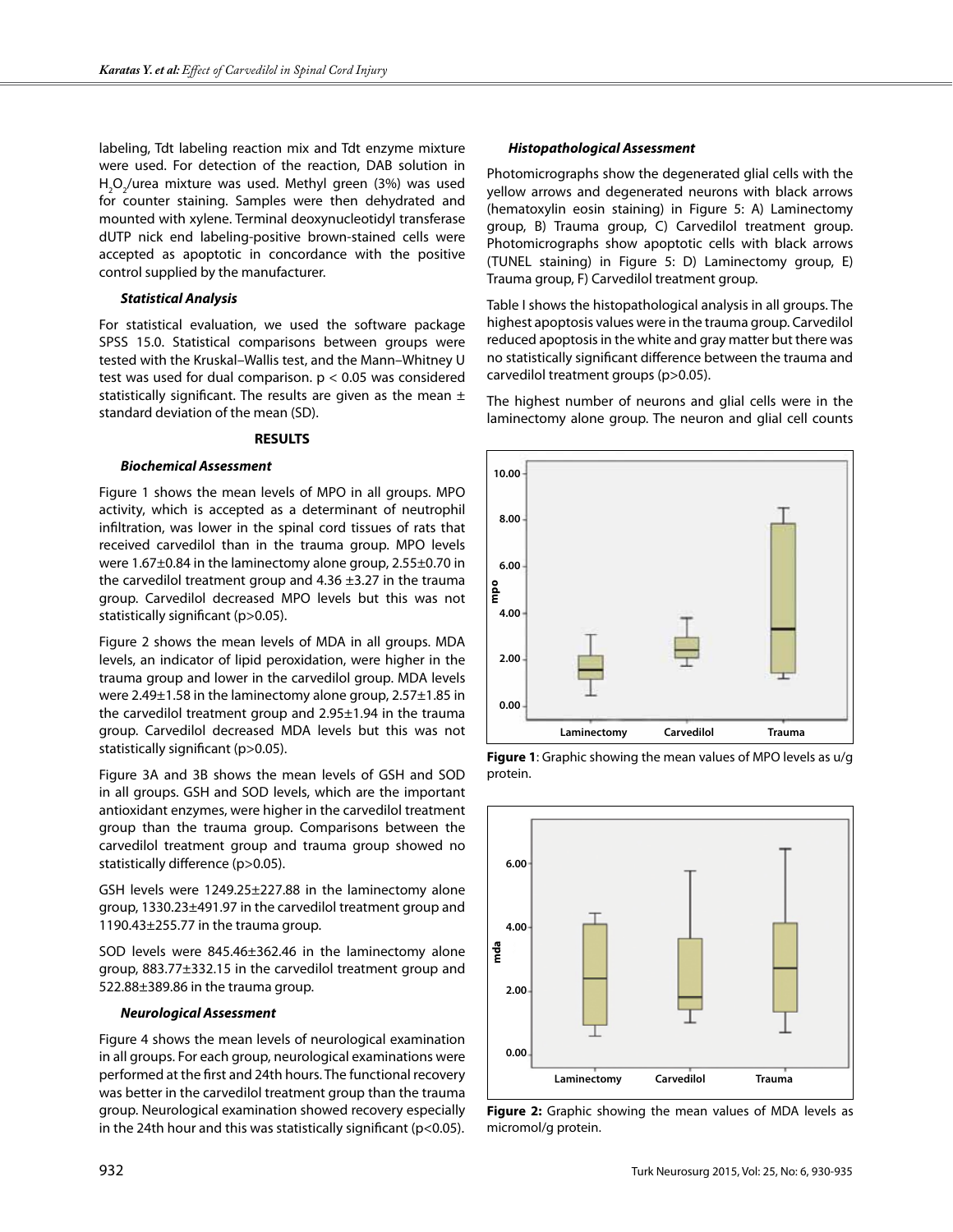







**Figure 5**: Photomicrographs showing degenerated glial cells with the yellow arrows and degenerated neurons with the black arrows (hematoxylin-eosin staining). **A)** Laminectomy group, **B)** Trauma group, **C)** Carvedilol treatment group. Photomicrographs showing apoptotic cells with the black arrows ( TUNEL staining). **D)** Laminectomy group, **E)** Trauma group, **F)** Carvedilol treatment group.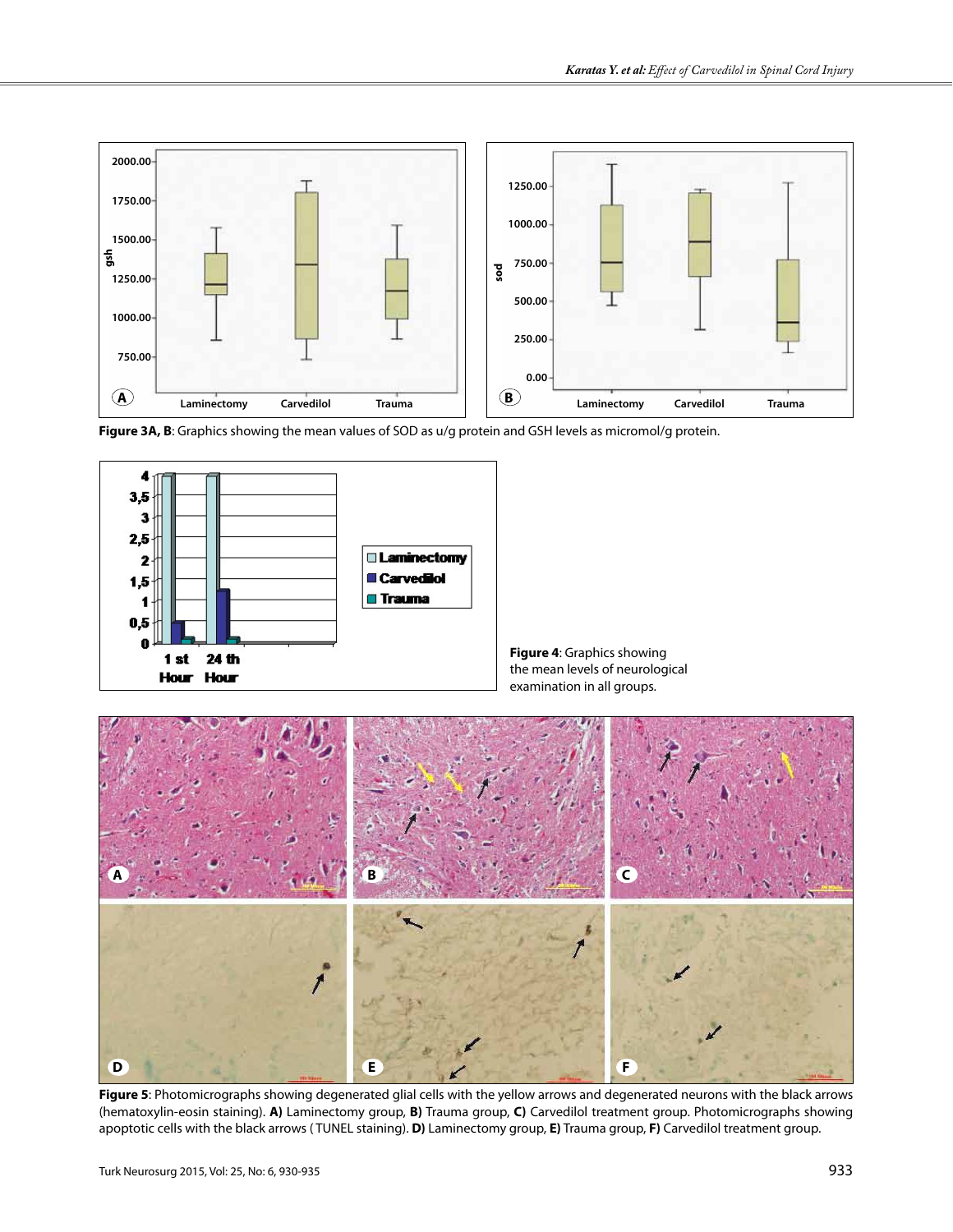|             | <b>Apoptosis</b><br>in the white<br>matter | <b>Apoptosis in the</b><br>gray matter | Number of<br>neuron | Number of<br>degenerated<br>neuron | Number of<br>glial cells | Number of<br>değenerated<br>glial cells |
|-------------|--------------------------------------------|----------------------------------------|---------------------|------------------------------------|--------------------------|-----------------------------------------|
| Laminectomy | $0.62500 \pm 0.2$                          | $0.6250 \pm 0.2$                       | $21.8750 \pm 0.4$   | $1.0000 \pm 0.2$                   | $21,2500\pm3.8$          | $0.7500 \pm 0.8$                        |
| Carvedilol  | $4.5000 \pm 0.8$                           | $3.8750 \pm 0.5$                       | $18.75001 \pm 0$    | $2.00000\pm.2$                     | $18.25002 \pm 0.4$       | $2.25000+0.7$                           |
| Trauma      | $7.3750 \pm 0.8$                           | $5.8750 \pm 0.4$                       | 14.6250±0.8         | $3.25000 \pm 0.3$                  | $14.6250 \pm 2.6$        | $3.7500 \pm 1.4$                        |

**Table I**: Table Showing the Histopathological Analysis In all Groups

were higher in the carvedilol treatment group than the trauma group but these differences were not statistically significant (p>0.05).

The lowest number of degenerated neurons and glial cells were in the laminectomy alone group. Degenerated neuron and glial cell counts were lower in the carvedilol treatment group than the trauma group but these differences were not statistically significant (p>0.05).

## **DISCUSSION**

There is no still potent treatment of secondary damage after traumatic spinal cord injury. We know that the most important pathophysiological mechanisms of neuronal degeneration after SCI are free radical-induced oxidative damage, lipid peroxidation and apoptotic cell death (6). The nervous system is quite sensitive to free radical damage because of its high oxygen content and limited antioxidant enzyme activity. Lipids are the biological molecules most sensitive to oxidative damage. The nervous system is therefore very sensitive to lipid peroxidation (2). It has been shown that carvedilol scavenges free radicals and inhibits lipid peroxidation in swine ventricular membranes and rat brain homogenates (16). There is no previous study that has investigated the neuroprotective effect of carvedilol in SCI. In the present study, we investigated the neuroprotective effects of carvedilol after SCI. MDA levels make up the most important indicator for lipid peroxidation (1). In our study, we used MDA levels for to determine the rate of lipid peroxidation. MDA levels were lower in the only laminectomy group than the trauma group. These results showed that carvedilol treatment was effective at reducing lipid peroxidation.

Reactive oxygen species have destructive effects on neuronal cells after SCI. Antioxidant mechanisms play a valuable role in reversing these destructive effects. Reduced glutathione and SOD are endogenous antioxidants that neutralize the negative effects of free radicals. In our study, SOD and GSH levels were higher in the carvedilol treatment group than the trauma group. Our study showed that treatment with carvedilol reduced oxidative damage.

MPO is an enzyme located in azurophilic granules within neutrophils. Elevated MPO levels are seen in injured tissue because of neutrophil infiltration as an indicator of inflammation (5). We found that the highest level of MPO was seen in the trauma group and it was lower in the carvedilol treatment group. Based on these results, we can say that carvedilol may reduce inflammation in SCI.

Reactive oxygen species cause neuronal damage by stimulating lipid peroxidation, DNA damage and neuronal apoptosis. Savitz et al. (2000) has previously shown the antiapoptotic effects of carvedilol in transient focal cerebral ischemia (11). In the present study, we showed increased apoptosis levels in SCI. Carvedilol reduced apoptotic cell counts in the traumatic spinal cord. Light microscopic examination showed neuronal and glial cell degeneration in the white and gray matter. In our study, degenerated neuronal cell and glial cell counts were lower in the carvedilol treatment group than the trauma group. However, we found that the normal glial and neuronal cell counts were higher in the carvedilol treatment group than the trauma group. These light microscopic findings showed that carvedilol reduced apoptosis and neuronal loss (Figure 5A-F).

Behavioral tests are used to determine the functional recovery after SCI. In our study we used Tarlov's motor scale to evaluate the clinical outcome. We found that carvedilol provides improvement after SCI. The functional recovery rate was statistically significant especially after the 24th hour of the SCI in the carvedilol treatment group.

In conclusion, the present study showed that carvedilol has neuroprotective effects after SCI and this is the first study that reveals the neuroprotective effect of carvedilol on neurobehavioral, biochemical and histopathological recovery after SCI. Although this study has some limitations such as the number of rats, we believe that it may guide future studies.

## **REFERENCES**

- 1. Bao F, Chen Y, Dekaban GA, Weaver LC: Early anti-inflammatory treatment reduces lipid peroxidation and protein nitration after spinal cord injury in rats. J Neurochem 88:1335–1344, 2004
- 2. Cheeseman KH, Slatter TF: An introduction to free radical biochemistry. British Medical Bulletin 49:481-493, 1993
- 3. Draper HH, Hadley M: Malondialdehyde determination as index of lipid peroxidation. Methods in Enzymology 186:421- 430,1990
- 4. Elman GL: Tissue sulfhydryl groups. Arch Biochem Biophys 82:70–77, 1959
- 5. Genovese T, Mazzon E, Crisafulli C, Di Paola R, Muiά C, Bramanti P, Cuzzocrea S: Immunomodulatory effects of etanercept in an experimental model of spinal cord injury. J Pharmacol Exp Ther 316:1006–1016, 2006
- 6. Hall ED: The neuroprotective pharmacology of methylprednisolone. J Neurosurg 76:13–22, 1992